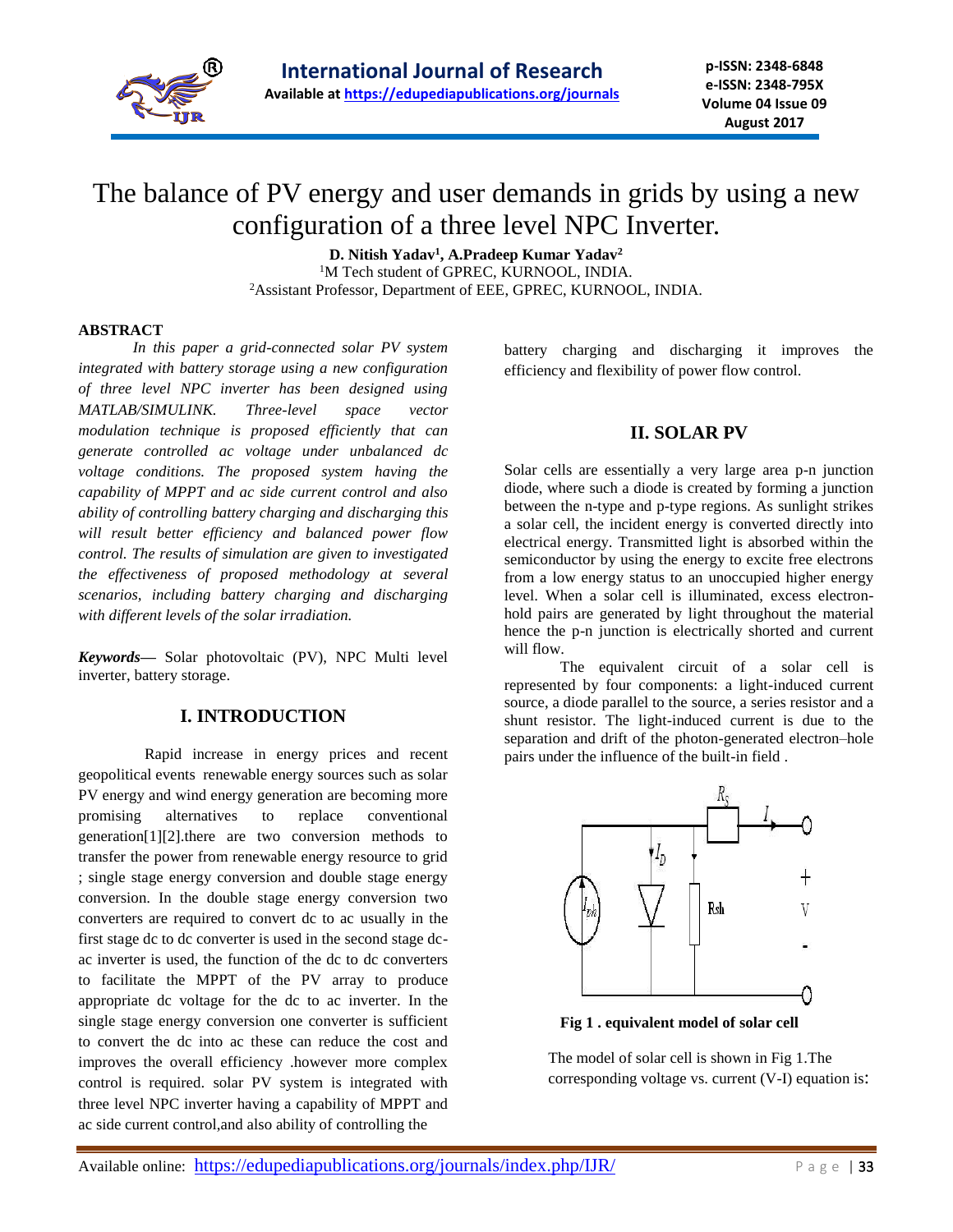

**Available at<https://edupediapublications.org/journals>**

$$
I = I_{Ph} - I_o \left[ \exp \left\{ \frac{q * (V + IR_s)}{AKT} \right\} \right] - 1
$$

Where, I and V are the solar cell Out put current and voltage I is the generated photo-current ph  $\overline{I}_0$  is the reverse saturation current of diode The parameter A is the diode ideality factor T is the absolute temperature in Kelvin K is the Boltzmann's constant  $(1.380 \times 10^{-23} \text{ J/K})$ 

Q is the elementary charge  $(1.602 \times 10^{-19} \text{ C})$ R<sup>s</sup> is internal series resistance





 Due to advantages over the conventional two level inverters, multi level inverter topologies used in high power applications. The main advantage of these inverter are improving quality of waveforms and increase in dclink voltage for a given blocking voltage capacity of the semi conductors, the Three-level NPC inverter has attracted popular attention.NPC inverter is used in the several applications such as ac motor drive,HVDC Transmission,STATCOM ,active power filters as well as renewable energy interfacing applications[3][4].

some inherent problems limited to practical applications such has voltage drifts and voltage ripples of neutral-point. thus there is a need to equal voltage sharing among dc capacitors to keep the average of neural-point voltage is zero.this paper is mainly focus on the neutral –point balancing control strategies under the SVPWM alogorthim[5][6].the strategy utilizes to eliminate voltage drifts and minimize voltage ripples simultaneously.



**Fig 3 Solar PV and Battery storage connected to grid** 

Grid-connected three-phase solar PV system integrated with battery storage using only one three-level converter having the capability of MPPT and ac-side current control, and also the ability of controlling the battery charging and discharging. this will result in a lower cost, better efficiency and increased flexibility of power flow control. There no extra converter is required to connect the battery storage grid connected PV system, these can be reduced the cost and improve the overall efficiency of the system particularly for medium and high power applications [6 7]. Three level inverters are widely used in several applications such as motor drives STATCOM, HVDC and active power filters and renewable energy applications.

Fig3 shows the diagram of the basic configuration. In the proposed system, power can be transferred to the grid from the renewable energy source while allowing charging and discharging of the battery storage system as requested by the control system. The proposed system will be able to control the sum of the capacitor voltages  $(VC1+VC2 = Vdc)$  to achieve the MPPT condition and at the same time will be able to control independently the lower capacitor voltage (VC1) that can be used to control the charging and discharging of the battery storage system.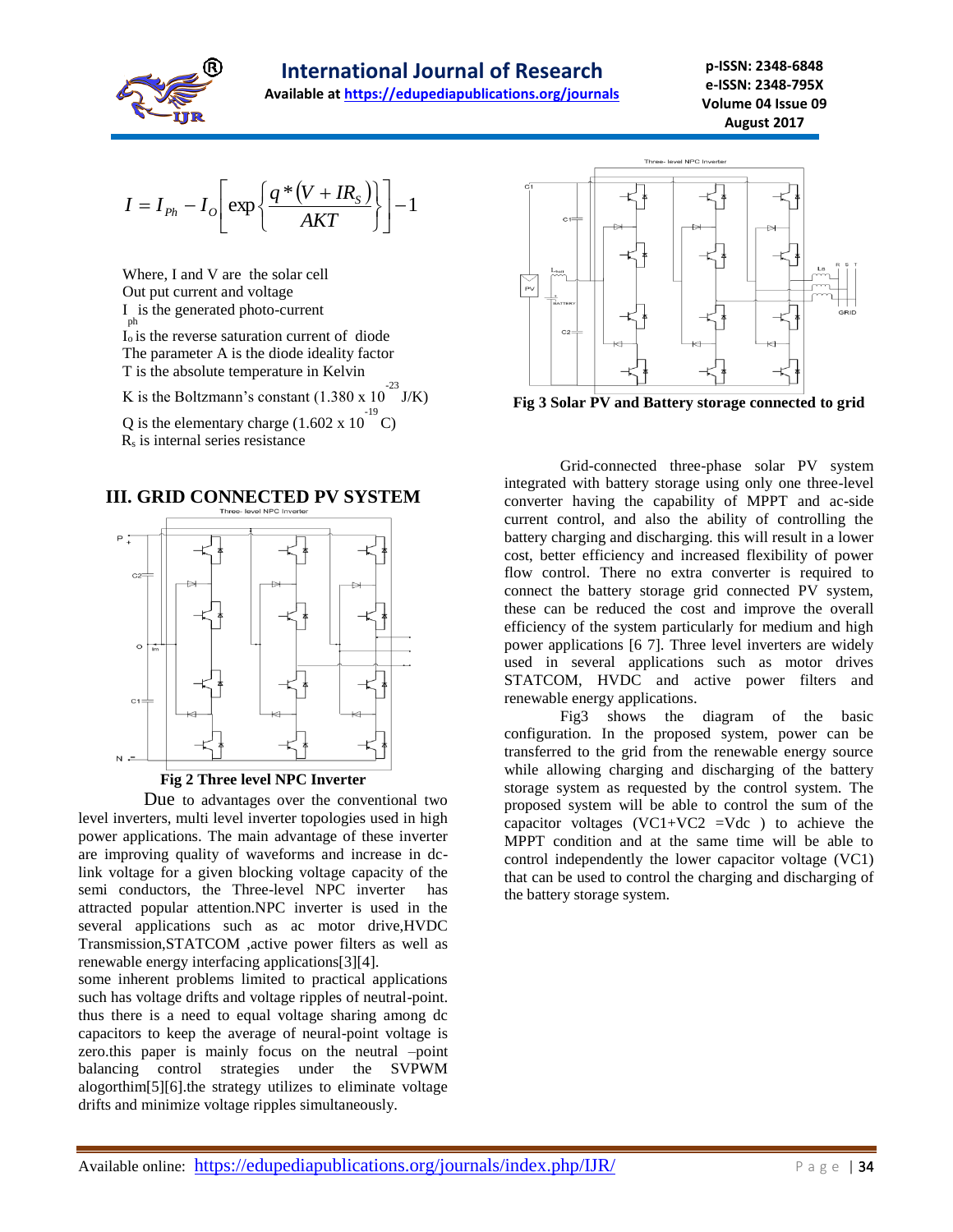

**Available at<https://edupediapublications.org/journals>**

## **IV. RESULTS AND DISCUSSION**



## **Fig 4 block diagram for simulated system**

## **Table 1 parameters of simulated system**

Three different scenarios have been simulated to investigate the effectiveness of the proposed topology and the control algorithm using a step change in the reference inputs under the following conditions:

1) The effect of a step change in the requested active and reactive power to be transferred to the grid when the solar irradiance is assumed to be constant.

2) The effect of a step change of the solar irradiation when the requested active and reactive power to be transmitted to the grid is assumed to be constant.

3) With this practical application in mind, the proposed system is simulated using a slope controlled change in the requested active power to be transferred to the grid when the solar irradiance is assumed to be constant.

## **4.1.SIMULATION RESULT 1**

In this scenario the effect of a step change in the requested active and reactive power to be transferred to the grid when the solar irradiance is assumed to be constant. it is assumed that the solar irradiation will produce  $I_{SC} = 5.61A$  in the PV module according to The MPPT control block, determines the requested PV module voltage Vdc,which is 117.3 V to achieve the maximum power from the PV system that can generate 558 W of electrical power.



| $\mathbf{V_{bat}}$ | Vs              | Lbat | $C_1, C_2$ | $L_{\rm f}$    | $\mathbf{L}_{\mathbf{S}}$ |
|--------------------|-----------------|------|------------|----------------|---------------------------|
|                    | (line)          |      |            |                |                           |
| 60V                | 50 <sub>V</sub> | 5mh  | 1000uF     | 500uH          | 900uH                     |
| $R_f$              | $C_f$           | Kp   | $K_i$      | G <sub>1</sub> | G <sub>2</sub>            |
| 3                  | 14Uf            | 2.9  | 1700       | 1              | 200                       |
| ohm                |                 |      |            |                |                           |

**Fig 5 Simulated results for the first scenario**

In fig  $5(a)$  and  $5(b)$  The requested active power to be transmitted to the grid is initially set at 662 W and is changed to  $445$  W at time t= 40 ms and the reactive power changes from zero to  $250$  VAr at time t=100 ms. Fig.5 (c) shows that the PV voltage has been controlled accurately (to be 177.3 V) to obtain the maximum power from the PV module. Fig.5(d) shows that battery is discharging when the grid power is more than the PV power, and it is charging when the PV power is more than the grid power. shows that before time  $t = 40$  ms, the battery discharges at 1.8 A since the power generated by the PV is insufficient. After time t =40 ms, the battery current is about  $-1.8$  A, signifying that the battery is being charged from the extra power of the PV module. Fig. 5(e) shows the inverter acside currents, and Fig. 5(f) shows the grid-side currents. **4.2.SIMULATION RESULT 2**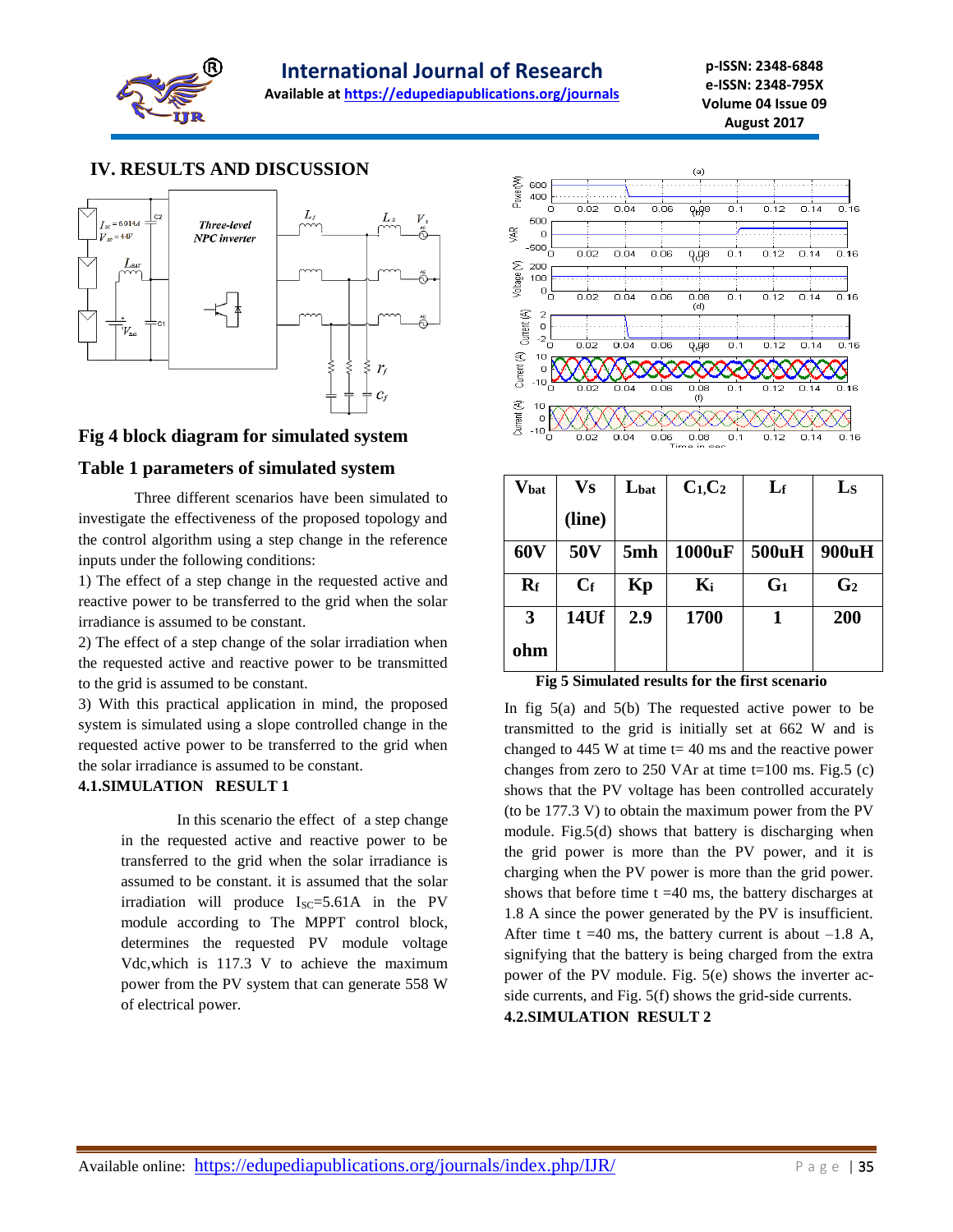



#### **Fig 6 Simulated NPC inverter waveforms**

Fig. 6(a) shows the line-to-line voltage Vab, and Fig 6(b) shows the phase to midpoint voltage of the inverter Vao. Fig. 6(c) and6(e )shows Vao, Von, and Van after mathematical filtering to determine the average value of the PWM waveforms 6(d) Filtered Von-Filtered midpoint voltage reference to neutral.



#### **4.3. SIMULATION RESULT 3**

**Fig 7 simulated results for second scenario.**

In this scenario the effect of a step change of the solar irradiation when the requested active and reactive power to be transmitted to the grid is assumed to be constant. In the second scenario, it is assumed that the solar irradiation will change such that the PV module will produce  $I_{SC} = 4.8,4$ , and 5.61 A. The MPPT control block determines that Vdc needs to be 115.6, 114.1, and 117.3 V to achieve the maximum power from the PV units which can generate 485, 404, and 558 W, respectively. The requested active power to be transmitted to the grid is set at a constant 480 W and the reactive power is set to zero during the simulation time

. Fig. 7(a) shows that the inverter is able to generate the requested active power. Fig. 7(b) shows that the PV voltage was controlled accurately for different solar irradiation values to obtain the relevant maximum power from the PV modules.

Fig. 7(c) shows that the charging and discharging of the battery are correctly performed. The battery has supplemented the PV power generation to meet the requested demand by the grid. Fig 7(d) illustrates that the quality of the waveforms of the grid-side currents are acceptable, which signifies that the correct PWM vectors are generated by the proposed control strategy. By using the proposed strategy, the inverter is able to provide a fast transient response. Fig 7(e) shows the grid phase current.

#### **4.4.SIMULATION RESULT 4**



#### **Fig 8 Third scenario simulated diagram**.

 In this scenario for the practical application in mind, the proposed system is simulated using a slope controlled change in the requested active power to be transferred to the grid when the solar irradiance is assumed to be constant. Fig 8(a) shows that the active power transmitted to the grid reduces and follows the requested active power. Fig 8(b) shows the battery current which is